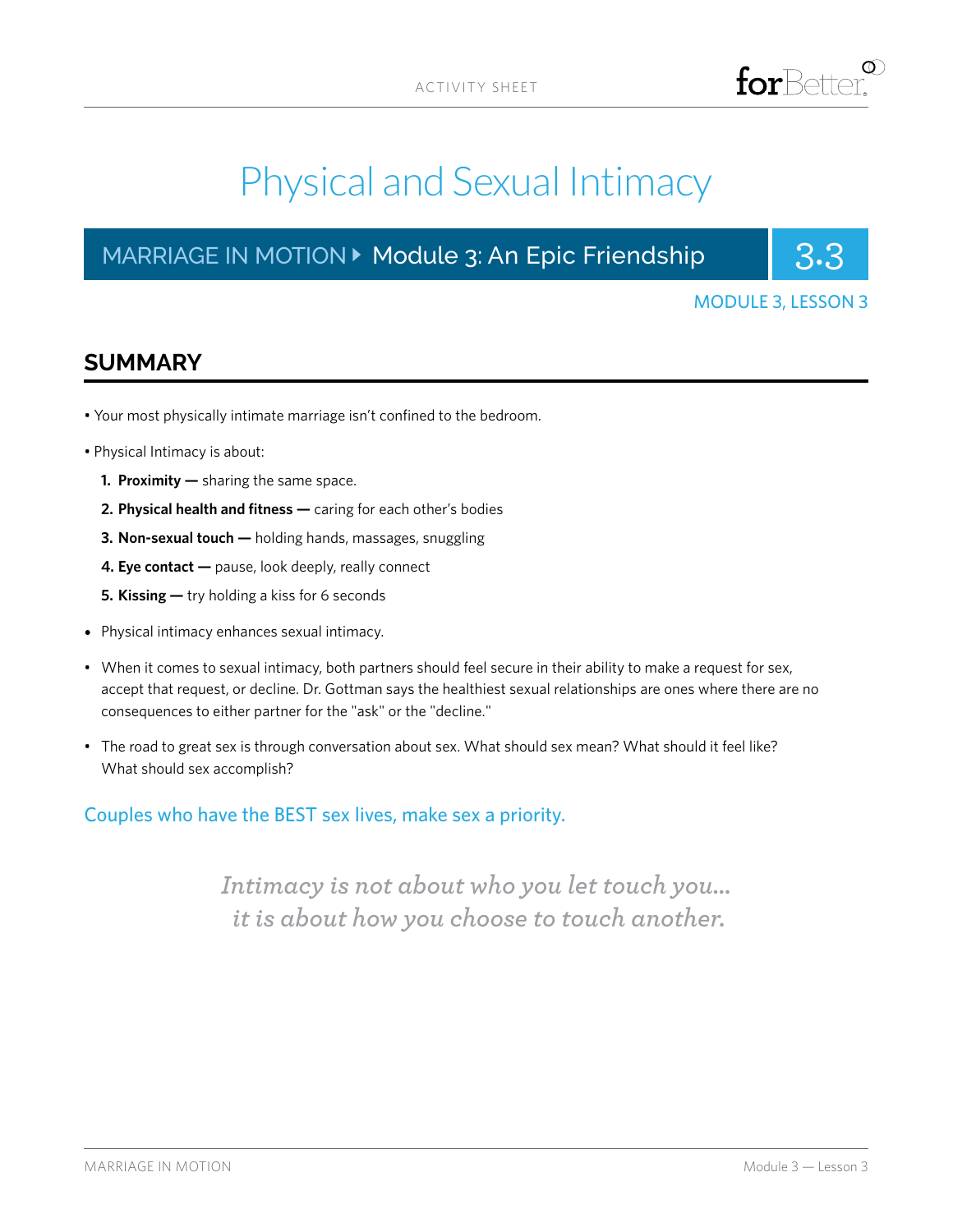**Holistic intimacy has five facets: Physical, Sexual, Emotional, Intellectual and Spiritual.** We have already discussed Emotional and Intellectual intimacy. This lesson is dedicated entirely to Physical and Sexual intimacy.

Intimacy grows when couples are vulnerable... when you can ask for what you want and be confident that the answer will be heard, and honored. These activities will enhance your ability to communicate your wants, needs, and desires with your partner.

#### NON-SEXUAL MASSAGE: TELL ME HOW YOU LIKE IT **1**

**This exercise requires 60 minutes of closed-door, alone time with your partner.** Rest assured, this exercise is intended to increase your communication about your physical sensations but is not sexual (unless, of course, you want it to be).

You will be giving each other a 30 minute, non-sexual massage.

The object of this exercise is for the partner receiving the massage to verbally guide and lead the masseuse through clear instructions on how to give a massage the way you like it.

INSTRUCTIONS: Begin by setting a calming environment, as you like it. Consider dimming the lights, lighting candles, selecting the right music, and setting your devices to silent.

Select one partner to be the masseuse. The other partner will begin by sitting on a flat surface facing away from the masseuse.

The masseuse will begin by massaging the shoulders and upper back. **The partner receiving the massage will then begin by verbally leading the masseuse through the massage, letting them know where they would like to be massaged next, what kind of pressure, in what technique.**

The masseuse will be sensitive to listening to the instructions and adjusting pressure, speed, technique, location, according to your partner's instructions. If the masseuse needs clarification or confirmation, be sure to ask. After 30 minutes, switch roles.

If you're new to this, here are things to think about, or say, that may be helfpul:

#### **PARTNER RECEIVING THE MASSAGE:**

- Can you move to my head and massage my scalp with your fingertips?
- Can you lightly scratch my forearms with long smooth strokes?
- Can you press hard into the soles of my feet with your thumbs?
- I would like to lay down on my stomach now.
- Can you massage my stomach in circular motions?
- That pressure is too hard, can you be a bit more gentle?
- That feels amazing, keep doing that!
- I love how gentle you are. That feels so good.
- Can you massage my lower back now?

#### **MASSEUSE:**

- Are you enjoying this?
- How is this pressure?
- Should I go faster or slower?
- Are there any other areas you would like me to massage?
- Can you verbally let me know if something feels good so I can do more of that?